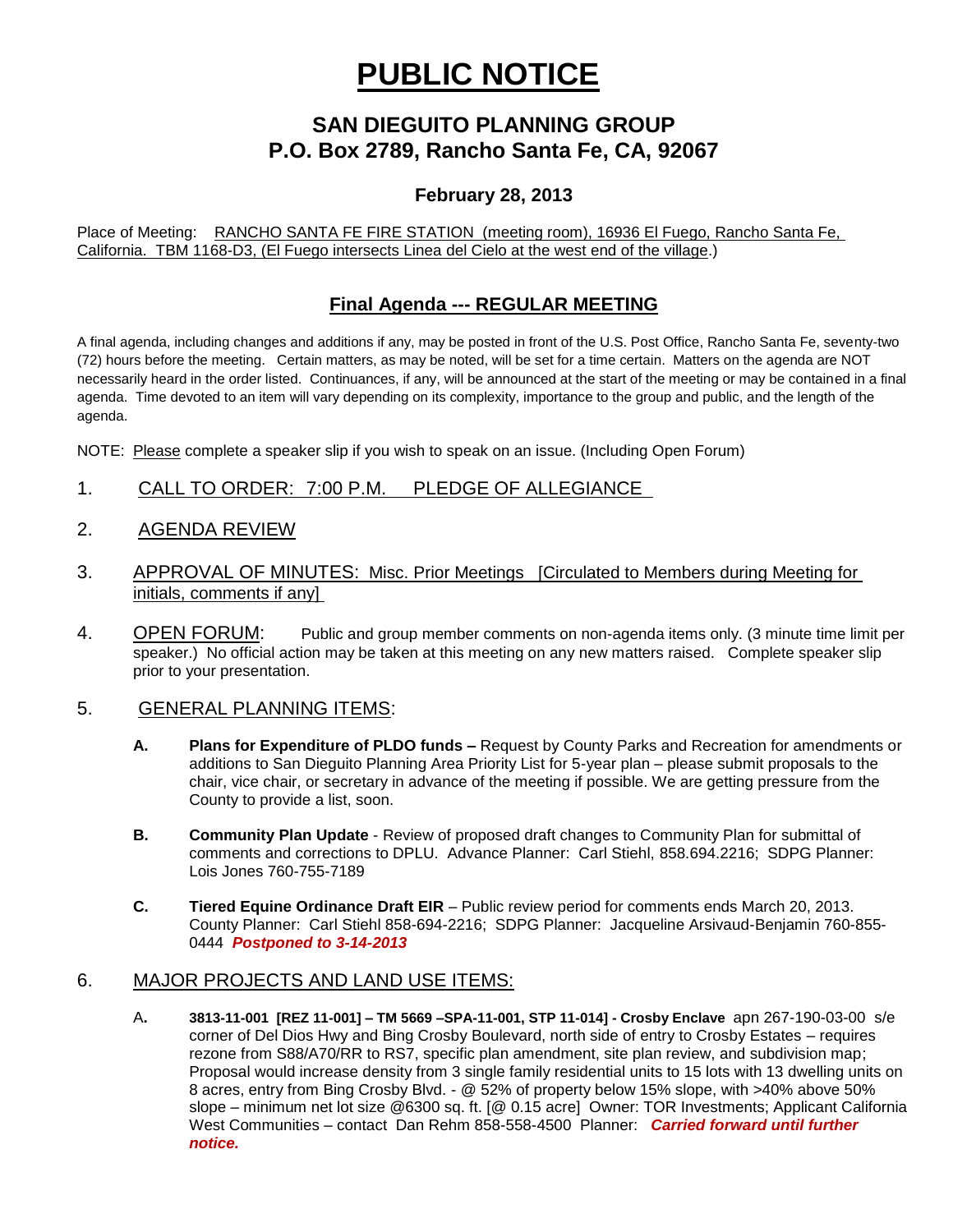- B**. STP 3500-12-015 West end of Artesian Road, Rancho Santa Fe** Submittal of site plan and boundary adjustment of one lot line on approximately 77.39 acres of land containing six existing legal parcels adjoining Artesian Road, previously created as part of PM 7270 in May 1978. This property is part of Santa Fe Valley Specific Plan.Applicant: RSF Holdings/contact: Wesley W. Pelzer 760-744- 7125 / Planner: Laurel Lemarie (858) 756-2835 *Postponed to 2-28-2013*
- C**. P94-022W2; MUP Modification AT&T Mobility; Location: 9885 Orange Lane, Escondido 92029** Modification of existing facility. Original 150 sf equipment area & 30; tall monopole with three 8' antennas & 6; high chain link fence. Modification will consist of removal of existing wooden pole & antennas and installation of equipment on existing water tank, including 12 total 8; panel antennas, 24 RRU's, 12 surge suppressors, 6 tower-mounted amplifiers, and 2 GPS antennas. Also 15' of FRP screening will be added to the water tower to the screen the antennas & equipment plus expansion of base station equipment area by approximately 60 sf. Applicant: AT&T Mobility, Doug Munson (619) 972-4944; Planning Group: Don Willis (858) 481-6922. **Continued from meeting of 1-3-2013**.
- D. **Rancho Cielo SPA05-004, TM5440, TM5441; Replacement Maps, project totals 23.06 acres, 11 condominium DUs on 'Village Center' parcel, 31 condominium DUs on 'Parcel H'**; located at the intersection of Via Ambiente and El Brazo, Camino De Arriba, APNs 265-270-71, 264-410-02, 264-382- 16. Submittal of proposed Preferred Project of 42 dwelling units, with revised architectural elevations and floor plans, as well as an Alternative Project with a total of 39 dwelling units, with reduced grading and the same revised architectural elevations and floor plans, as the Preferred Project. The Visual, Noise and Air Quality Studies will be submitted on December 4, 2012. Applicant: Rancho Cielo Estates, Ltd., Applicant's representative: Robert Chase, Fuscoe Engineering, (858) 554-1500; DPLU Planner: Dennis Campbell, (858) 505-6380; SDPG Planner: Doug Dill, (760) 736-4333 *postponed to 3-14-2013*
- **E. PDS2013-AD-13-002 5955 El Montevideo/Via de Fortuna** Installation of DPE culverts under the equestrian trail to alleviate ponding of run-off of the trail. Applicant: Neil Bluhm Contact: Bill Snipes 619-697-9234, SDPG Planner: Chaco Clotfelter (858) 342-3050
- **F. PDS2013-MUP-13-001 – request by AT&T for a 4' height waiver to the 35' height limit to extend an existing tower element to conceal the proposed antennas** located on The Bridges golf course clubhouse located at 18550 Seven Bridges Road, Rancho Santa Fe, raising it 8 ft to accommodate 16 panel antennas. The equipment necessary to operate the facility will consist of outdoor equipment cabinets and two GPS antennas located within a 10' by 25' CMU equipment enclosure with a chainlink top. APN #264-103-10, applicant: AT&T Mobility, LLC, representative Jill Cleveland 760-420-4833, SDPG Planner: Don Willis (858) 481-1535
- **G. PDS2013-AD-13-005 – Administrative permit application for 1,115 sf 2nd dwelling unit on 2nd story over new detached 480sf garage.** Located at 16946 Circa del Sur, Fairbanks Ranch 92009. APN #269-202-19. Applicant Contact: Greg Danskin, Architect for Charlie Grubbs, 760-532-2361, Cty Planner: Don Kraft, 858-694-3856; SDPG Planner: Ira Epstein 858-759-0255 *Postponed to 3-14-2013*
- **H. PDS2013-AD-13-006 – Administrative permit application for 795 sf guest living quarters and entry gate.** Property is 1.78 acres located at 6515 Mimulus, Rancho Santa Fe 92067 APN 265-213-02. Applicant Contact: Don Looney for Bruce & Jeanne Nordstrom, 760-434-7969; County Planner: Lisa Sims 858-694-3029; SDPG Planner: Nikko Christenfeld 760-741-1953 *Postponed to 3-14-2013*
- **I. PDS2013-AD-13-007 – Administrative permit application for 1,231 sf guest living quarters and 89 sf rec room.** Located at 17109 Paseo Hermosa (& San Dieguito Rd), Solana Beach, CA 92075 APN 269-181-03-00. Applicant Contact: Steven Barger for William Bradley 760-743-4217; County Planner: Don Kraft 858-694-3856; SDPG Planner: Mid Hoppenrath (760) 747-1145 *Postponed to 3-14-2013*

#### . 7. ADMINISTRATIVE MATTERS:

- **A.** Community Reports
- **B.** Consideration and comments on circulation mail
- **B.** Future agenda items and planning
- **C.** Vote for new members
- **D.** County Filings (Form 700) & Required Training (Ethics)

**NOTE: San Dieguito Planning Group needs new volunteers to fill vacancies on the planning group. This is an opportunity for you to participate in the preservation and responsible development of your community. If you wish to participate, we request you provide the chair with a current resume and attend 2 or 3 meetings,**